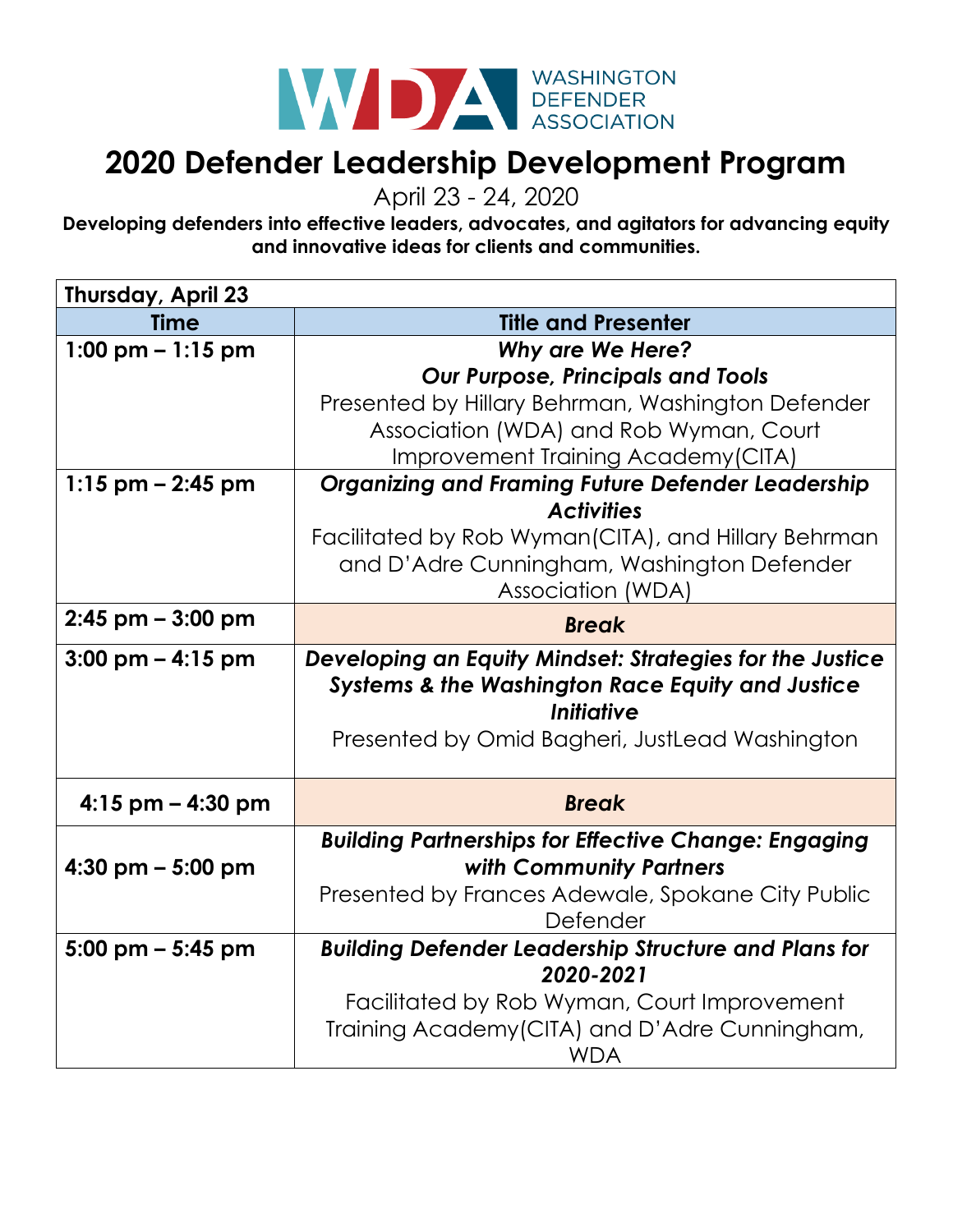

# **2020 Defender Leadership Development Program**

April 23 - 24, 2020

| Friday, April 24      |                                                                                                                                                                                                          |
|-----------------------|----------------------------------------------------------------------------------------------------------------------------------------------------------------------------------------------------------|
| Time                  | <b>Title and Presenter</b>                                                                                                                                                                               |
| 8:00 am -8:30 am      | <b>Refining and Consultation of Draft Leadership Activity</b><br><b>Plans for 2020/21</b><br>Facilitated by Rob Wyman, Court Improvement<br>Training Academy (CITA) and D'Adre Cunningham,<br><b>WDA</b> |
| $8:30$ am – 9:45 am   | <b>Building Our Leadership and Equity Skills: Race</b><br><b>Conscious Leadership at All Levels</b><br>Presented by Ilham Askia, Gideon's Promise                                                        |
| $9:45$ am - 10:00am   | <b>Break</b>                                                                                                                                                                                             |
| 10:00 $am - 11:15$ am | <b>Building our Leadership and Equity Skills: Having</b><br><b>Difficult Conversations</b><br>Presented by Ilham Askia and Jon Rapping, Gideon's<br>Promise                                              |
| 11:15 $am - 11:45$ am | <b>Making Change Happen: Finalizing Work Plans</b><br>Facilitated by Rob Wyman, Court Improvement<br>Training Academy (CITA) and D'Adre Cunningham,<br><b>WDA</b>                                        |